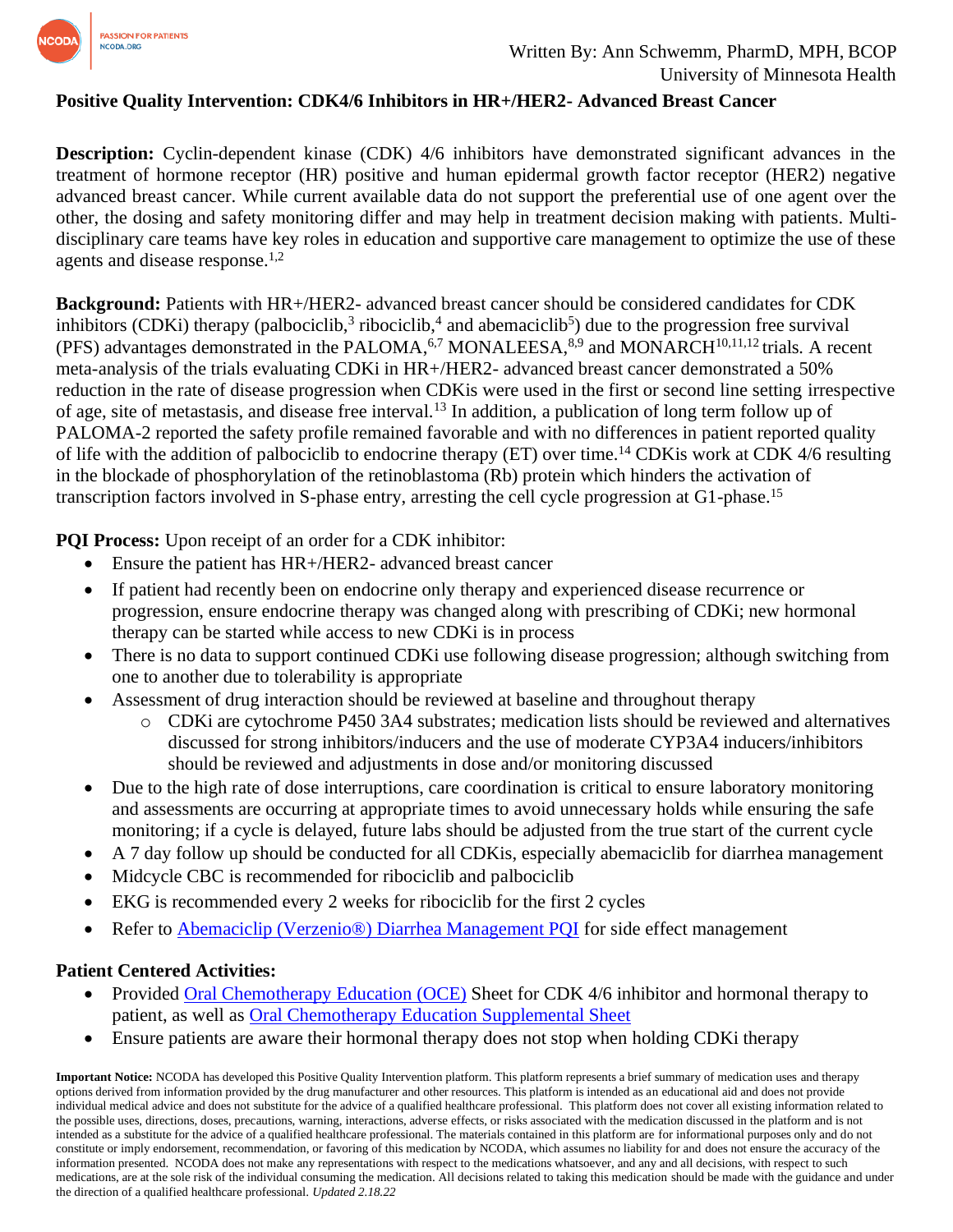

- Provide patient expectations of therapeutic assessment and laboratory monitoring when starting therapy, especially during first 8 weeks
- Educate that more than half of patients will require dose interruption or reduction, although ADRs generally resolve rapidly
- Review with patients as they require dose reductions there is no dose response established with CDKi; regardless of dose, patients can continue to experience efficacy
- Refer to *Table 1 of Supplemental Information* for drug-specific dosing, monitoring, and counseling
- Provided instructions for use of loperamide and potentially provide a prescription for diphenoxylate/atropine for patients prescribed abemaciclib
- All medications should be stored in a cool dry place at room temperature; if dispensed in blister packaging, CDKis should stay in original packaging
- Take medication at approximately the same time each day, do not double doses if one is forgotten
- Patient Assistance: [NCODA Financial Assistance Tool](https://www.ncoda.org/financial-assistance/)

## **References:**

- 1. Thill M, Schmidt M. Management of adverse events during cyclin-dependent kinase 4/6 (CDK4/6) inhibitor-based treatment in breast cancer. *Therapeutic Advances in Medical Oncology*. 2018. Vol10:1-12.
- 2. Jenkins, K. Which patients should get CDK4/6 inhibitors? -- Some, however, are asking instead: who should not get them? Clinical challenges>SABCS: Breast Cancer MedPage Today. Dec 10, 2018. Accessed on Dec 11, 2018 at: [https://www.medpagetoday.com/clinical-challenges/sabcs-breast-cancer/76827.](https://www.medpagetoday.com/clinical-challenges/sabcs-breast-cancer/76827)
- 3. [Ibrance® \(palbociclib\) package insert. Pfizer.](https://www.accessdata.fda.gov/drugsatfda_docs/label/2019/212436lbl.pdf)
- 4. [Kisqali® \(ribociclib\) package insert. Novartis.](https://www.accessdata.fda.gov/drugsatfda_docs/label/2020/209092s003lbl.pdf)
- 5. Verzenion<sup>™</sup> (abemaciclib) package insert. Lilly.
- 6. Finn RS, Crown JP, Lang I, et al. The cyclin-dependent kinase 4/6 inhibitor palbociclib in combination with letrozole versus letrozole alone as first-line treatment of estrogen receptor-positive, HER2-negative, advanced breast cancer (PALOMA-1/TRIO-18): a randomised phase 2 study. Lancet Oncol. 2015;16:25-35
- 7. Finn RS, Crown J, Lang I, et al. Overall survival results from the randomized phase II study of palbociclib (P) in combination with letrozole (L) vs letrozole alone for frontline treatment of ER+/HER2- advanced breast cancer (PALOMA-1; TRIO-18). *J Clin Oncol*. 2017;34(suppl; abstr 1001).
- 8. Slamon J, Neven P, Chia S, et al. Phase III randomized study of ribociclib and fulvestrant in hormone receptor-positive, human epidermal growth factor receptor 2negative advanced breast cancer: MONALEESA-3. J Clin Oncol 2018 Aug 20; 36(24):2465-2472.
- 9. Tripathy D, Im SA, Colleoni M, et al. Ribociclib plus endocrine therapy for premenopausal women with hormone-receptor-positive, advanced breast cancer (MONALEESA-7): a randomized phase 3 trial. Lancet Oncol. 2018;19:904-915.
- 10. Dickler MN, Tolney SM, Rugo H, et al. MONARCH 1, a phase II study of abemciclib, a CDK4 and CDK6 inhibitor, as a single agent, in patients with refractory HR+/HER2- metastatic breast cancer. Clin Cancer Res. 2017;23(17):5218-24.
- 11. Sledge GW Jr., Toi M, Neven P, et al. MONARCH2: Abemaciclib in combination with fulvestratnt in women with HR+/HER2- advanced breast cancer who had progressed while receiving endocrine therapy. J Clin Oncol 2017 35:25, 2875-2884.
- 12. Goetz. J, Toi M, Compone M, et al. MONARCH 3: abemaciclib as initial therapy for advanced breast cancer. Clin Oncol. 2017;35(32): 3638-3634.
- 13. Gennari A, Saggia C, Rossi V, et al. Efficacy of CDK 4/6 inhibitors in ER positive metastatic breast cancer: Systematic review and meta-analysis of randomized clinical trials. Journal of Clinical Oncology 2018 36:15\_suppl, e13040-e13040.
- 14. Goetz MP, Martin M, Di Leo A, et al. MONARCH 3: Abemaciclib as initial therapy for patients with HR+, HER2- advanced breast cancer Results from the preplanned final PFS analysis [abstract]. In: Proceedings of the American Association for Cancer Research Annual Meeting 2018; 2018 Apr 14-18; Chicago, IL. Philadelphia (PA): AACR; Cancer Res 2018;78(13 Suppl):Abstract nr CT040.
- 15. Sammons S, Topping D, Blackwell K. HR+, HER2- advanced breast cancer and CDK4/6 inhibitors: mode of action, clinical activity, and safety profiles. *Current Cancer Drug Targets*. 2017.17, 637-649.

**Important notice:** NCODA has developed this Positive Quality Intervention platform. This platform represents a brief summary of medication uses and therapy options derived from information provided by the drug manufacturer and other resources. This platform is intended as an educational aid and does not provide individual medical advice and does not substitute for the advice of a qualified healthcare professional. This platform does not cover all existing information related to the possible uses, directions, doses, precautions, warning, interactions, adverse effects, or risks associated with the medication discussed in the platform and is not intended as a substitute for the advice of a qualified healthcare professional. The materials contained in this platform are for informational purposes only and do not constitute or imply endorsement, recommendation, or favoring of this medication by NCODA, which assumes no liability for and does not ensure the accuracy of the information presented. NCODA does not make any representations with respect to the medications whatsoever, and any and all decisions, with respect to such medications, are at the sole risk of the individual consuming the medication. All decisions related to taking this medication should be made with the guidance and under the direction of a qualified healthcare professional.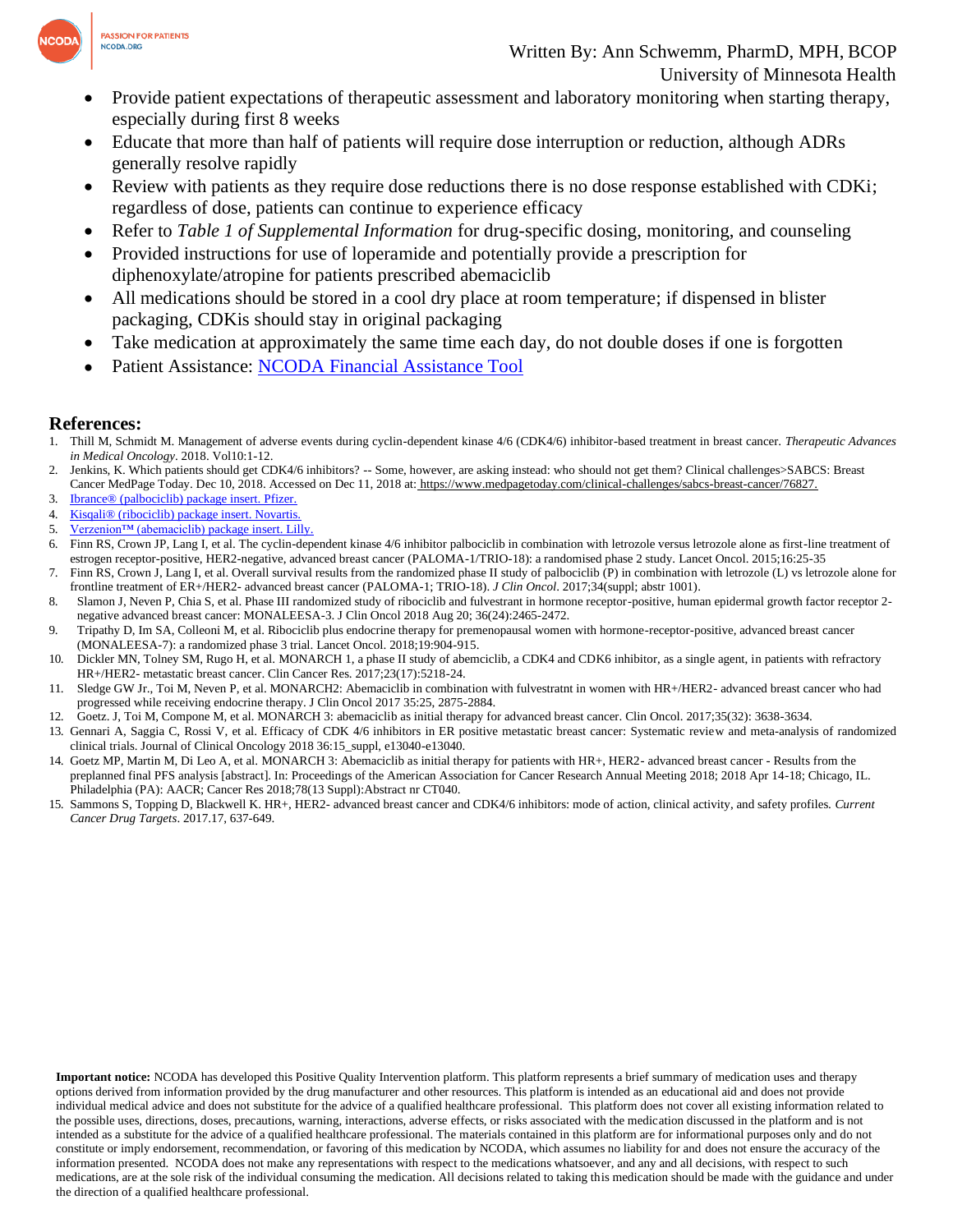## **Supplemental Information: Table 1: Dosing and Monitoring Guideline Summary**

|                           | Palbociclib                                                                                                                                                                                                                                                                                                     | <b>Ribociclib</b>                                                                                                                                                                                                                           | <b>Abemaciclib</b>                                                                                                                                                                                                                                                            |
|---------------------------|-----------------------------------------------------------------------------------------------------------------------------------------------------------------------------------------------------------------------------------------------------------------------------------------------------------------|---------------------------------------------------------------------------------------------------------------------------------------------------------------------------------------------------------------------------------------------|-------------------------------------------------------------------------------------------------------------------------------------------------------------------------------------------------------------------------------------------------------------------------------|
| FDA Indication            | HR+/HER2- advanced or<br>metastatic breast cancer in<br>combination with<br>• An AI as initial ET therapy in<br>postmenopausal women/men<br>• Fulvestrant in adults with disease<br>progression following ET                                                                                                    | HR+/HER2- advanced or metastatic<br>breast cancer in combination with<br>• An AI as initial ET for pre/peri or<br>postmenopausal women<br>• Fulvestrant as initial ET or following<br>disease progression on ET for<br>postmenopausal women | HR+/HER2- advanced or metastatic breast<br>cancer in combination with<br>• An AI as initial ET in postmenopausal<br>women/men<br>• Fulvestrant in adults with disease<br>progression following ET<br>• Monotherapy after progression on ET<br>and chemo in metastatic setting |
| Dosing                    | 125 mg daily with food 21 days<br>on/7 days off $+$ continuous ET                                                                                                                                                                                                                                               | 600 mg daily qam without regards to<br>meals 21 days on/7 days off +<br>continuous ET                                                                                                                                                       | 200 mg twice daily monotherapy OR<br>150 mg twice daily without regards to<br>$meals + continuous ET$                                                                                                                                                                         |
| <b>Monitoring</b>         |                                                                                                                                                                                                                                                                                                                 |                                                                                                                                                                                                                                             |                                                                                                                                                                                                                                                                               |
| CBC w/diff:               | D 1&15 cycles 1&2, then prior to each cycle x 4, then Q3 months* if no grade<br>3/4 neutropenia within first 6 months                                                                                                                                                                                           |                                                                                                                                                                                                                                             | D $1\&15$ cycles $1\&2$ , then prior to each<br>cycle x 2                                                                                                                                                                                                                     |
| LFTs/Tbili:               | <b>NA</b>                                                                                                                                                                                                                                                                                                       | Every 2 weeks x 4, then<br>monthly x 4, then every 3months or as<br>clinically indicated                                                                                                                                                    | Every 2 weeks $x$ 4, then monthly $x$ 2<br>(same as CBC), then every 3months or<br>as clinically indicted                                                                                                                                                                     |
| Electrolytes<br>(BMP)     | <b>NA</b>                                                                                                                                                                                                                                                                                                       | Monthly $x$ 6                                                                                                                                                                                                                               | <b>NA</b>                                                                                                                                                                                                                                                                     |
| EKG:                      | <b>NA</b>                                                                                                                                                                                                                                                                                                       | Every 2 weeks $x$ 3; <450 msec to initiate,<br>refer to PI for management after initiation                                                                                                                                                  | <b>NA</b>                                                                                                                                                                                                                                                                     |
| Neutropenia<br>Management | Day 1 of each cycle must have ANC $\geq$ 1.0 to start D15 first 2 cycles: ANC 0.5-<br>1.0 continue and recheck day 22; if <0.5 at day 22: start next cycle at reduced<br>dose once improves to grade 2. At any time: ANC<1.0 with fever or <0.5: hold,<br>resume at reduced dose once returns to grade $\geq$ 2 |                                                                                                                                                                                                                                             | Day 1 of each cycle: must have ANC $\geq$ 1.0<br>to start. Interrupt therapy until recovered,<br>then resume at same dose if grade 3 ANC<br>was experienced on Day 1 or at reduced<br>dose if grade 4 or recurrent grade 3                                                    |